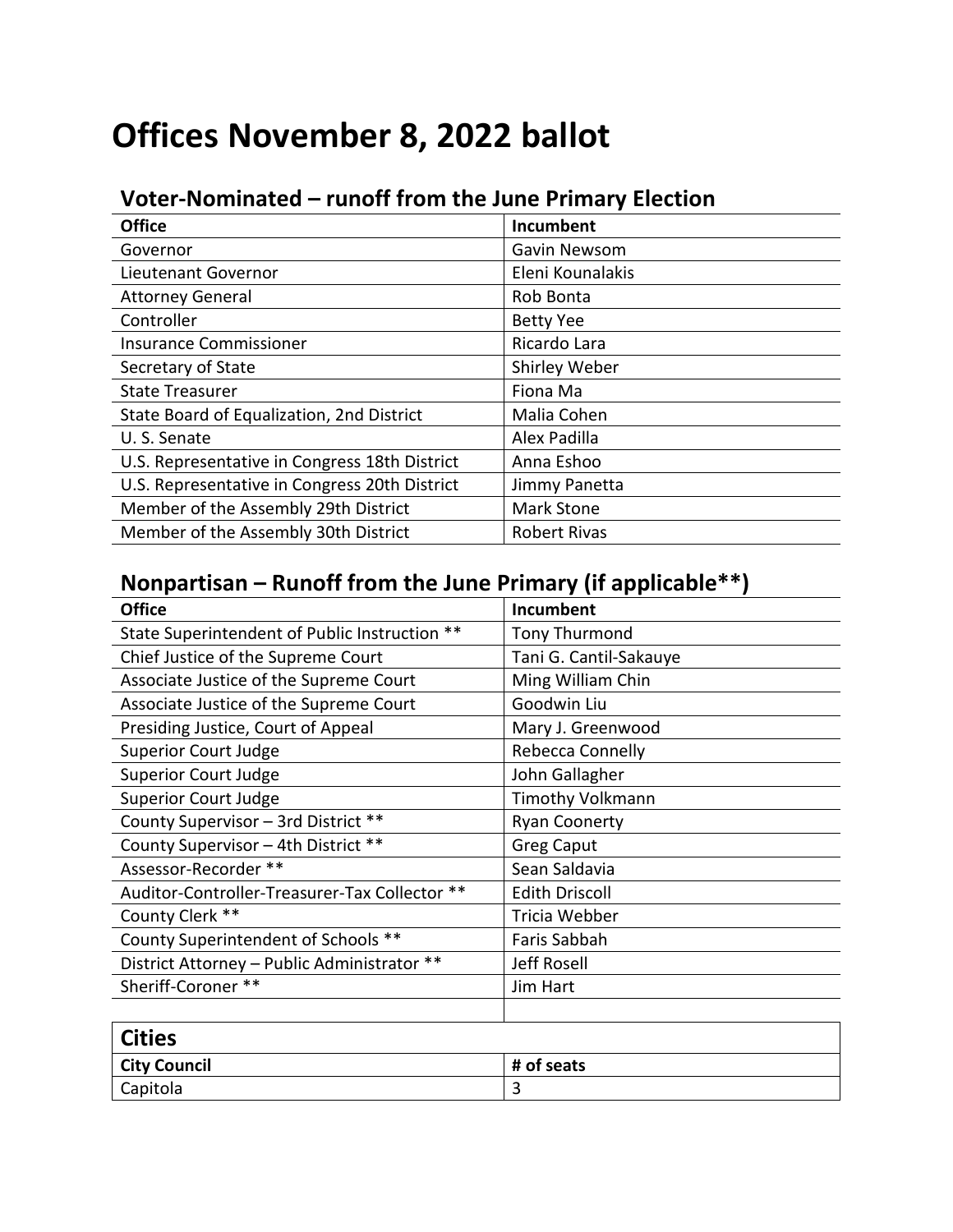| Santa Cruz           |                      |
|----------------------|----------------------|
| <b>Scotts Valley</b> |                      |
| Watsonville          | Districts 3, 4, 5, 7 |
|                      |                      |

## **Schools**

| <b>Jurisdiction</b>                            | # of seats               |
|------------------------------------------------|--------------------------|
| Santa Cruz County Office of Education          | Trustee Areas 1, 2, 7    |
| Santa Clara County Office of Education         | Trustee Area 2           |
| <b>Cabrillo Community College District</b>     | Trustee Areas 1, 2, 6    |
| West Valley-Mission Community College District | Trustee Areas 5, 7       |
| Los Gatos-Saratoga Union High School District  | 3                        |
| Santa Cruz City Schools District               | Trustee Areas 1, 2, 4, 5 |
| Aromas-San Juan Unified School District        | 3                        |
| Bonny Doon Union Elementary School District    | 3                        |
| Lakeside Joint School District                 | $3 + 1$ short term       |
| Happy Valley Elementary School District        | 3                        |
| Loma Prieta Joint Union School District        | $3 + 1$ short term       |
| Live Oak School District                       | 3                        |
| Mountain Elementary School District            | $\overline{2}$           |
| Pacific Elementary School District             | $\overline{2}$           |
| Soquel Union Elementary School District        | $\overline{2}$           |
| San Lorenzo Valley Unified School District     | Trustee Areas 1, 2, 4    |
| Pajaro Valley Unified School District          | Trustee Areas 1, 4, 5, 7 |
| <b>Scotts Valley Unified School District</b>   | $\overline{2}$           |
| <b>Fire Districts</b>                          |                          |
| <b>Jurisdiction</b>                            | # of seats               |
| <b>Boulder Creek Fire Protection District</b>  | $\overline{2}$           |
| <b>Felton Fire Protection District</b>         | $\overline{2}$           |
| Ben Lomond Fire Protection District            | 3                        |
| Zayante Fire Protection District               | $\overline{2}$           |
| <b>Scotts Valley Fire Protection District</b>  | $\overline{2}$           |
| <b>Branciforte Fire Protection District</b>    | $\overline{2}$           |
| <b>Central Fire Protection District</b>        | $\overline{2}$           |
| Pajaro Valley Fire Protection District         | $\overline{2}$           |
| Aromas Tri-County Fire Protection District     | 3                        |
| <b>Water Districts</b>                         |                          |
| <b>Jurisdiction</b>                            | # of seats               |
| San Lorenzo Valley Water District              | 4                        |
| <b>Scotts Valley Water District</b>            | 3                        |
| Soquel Creek Water District                    | 3                        |
| <b>Central Water District</b>                  | 3                        |